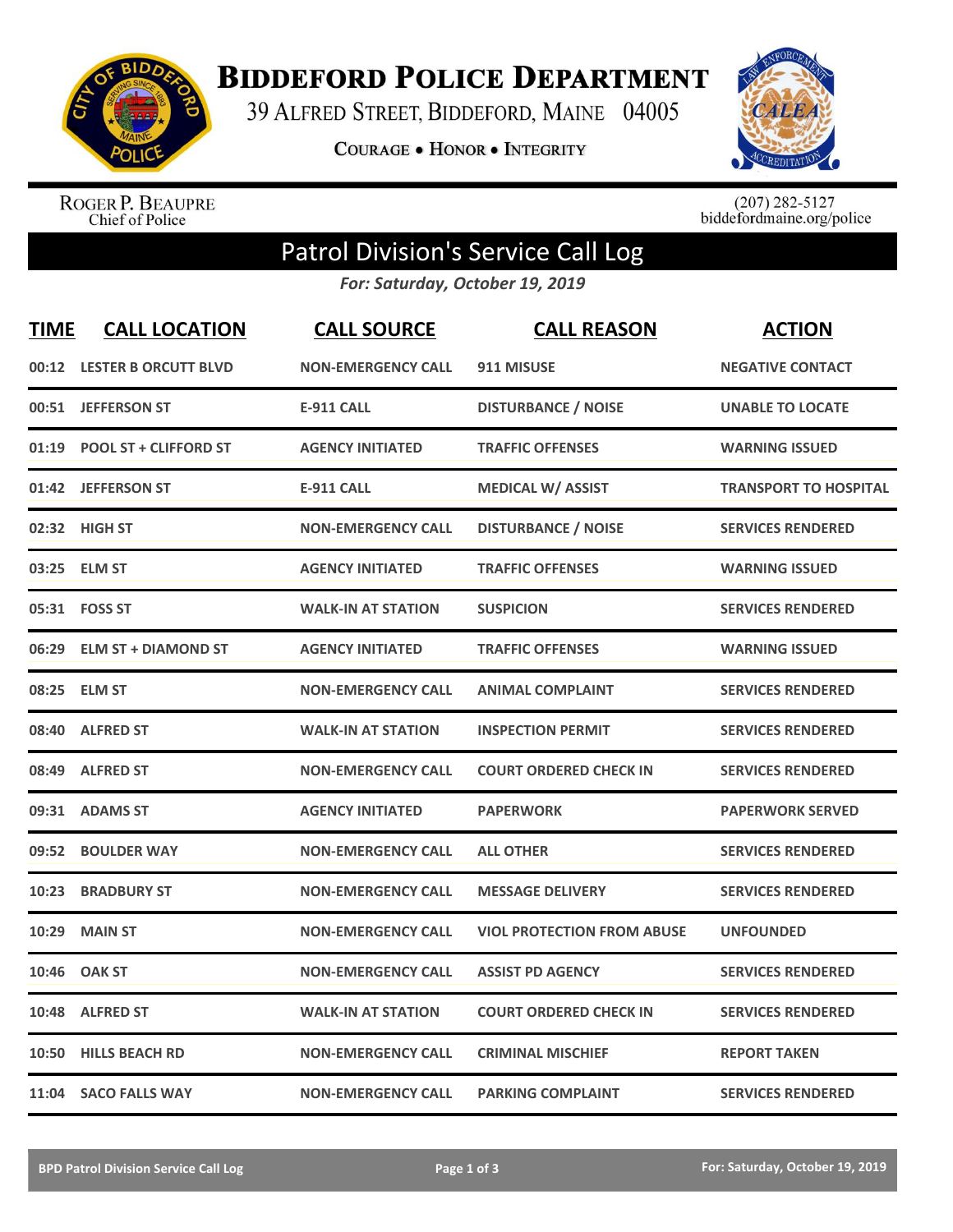| <b>TIME</b> | <b>CALL LOCATION</b>                                | <b>CALL SOURCE</b>        | <b>CALL REASON</b>               | <b>ACTION</b>                |
|-------------|-----------------------------------------------------|---------------------------|----------------------------------|------------------------------|
|             | 11:35 HILL ST                                       | <b>NON-EMERGENCY CALL</b> | <b>SUSPICION</b>                 | <b>GONE ON ARRIVAL</b>       |
|             | <b>11:38 MAIN ST</b>                                | <b>NON-EMERGENCY CALL</b> | <b>CHECK WELFARE</b>             | <b>NEGATIVE CONTACT</b>      |
| 11:45       | <b>GREEN ST</b>                                     | <b>E-911 CALL</b>         | 911 MISUSE                       | <b>SERVICES RENDERED</b>     |
|             | 11:51 PROSPECT ST                                   | <b>E-911 CALL</b>         | <b>CRIMINAL MISCHIEF</b>         | <b>REPORT TAKEN</b>          |
|             | 12:53 GRAHAM ST                                     | <b>NON-EMERGENCY CALL</b> | <b>SUSPICION</b>                 | <b>SERVICES RENDERED</b>     |
|             | 13:01 BEACH HOUSE LN                                | <b>NON-EMERGENCY CALL</b> | <b>SUSPICION</b>                 | <b>VSAC ISSUED</b>           |
|             | 13:09 MAIN ST                                       | <b>AGENCY INITIATED</b>   | <b>ASSIST PD AGENCY</b>          | <b>NEGATIVE CONTACT</b>      |
|             | 14:27 WENTWORTH ST                                  | <b>NON-EMERGENCY CALL</b> | <b>DOMESTIC COMPLAINTS</b>       | <b>SERVICES RENDERED</b>     |
|             | 14:43 ELM ST                                        | <b>NON-EMERGENCY CALL</b> | <b>CRIM THREAT / TERRORIZING</b> | <b>UNFOUNDED</b>             |
|             | 15:01 ELM ST + ST MARYS ST                          | <b>AGENCY INITIATED</b>   | <b>CHECK WELFARE</b>             | <b>REPORT TAKEN</b>          |
|             | 16:39 SOUTH ST                                      | <b>NON-EMERGENCY CALL</b> | <b>VIOL OF BAIL CONDITIONS</b>   | <b>NO VIOLATION</b>          |
|             | <b>16:54 BOULDER WAY</b>                            | <b>AGENCY INITIATED</b>   | <b>SUSPICION</b>                 | <b>SERVICES RENDERED</b>     |
|             | 17:15 SOUTH ST + WENTWORTH ST                       | <b>NON-EMERGENCY CALL</b> | <b>RECOVERED STOLEN PROPERTY</b> | <b>SERVICES RENDERED</b>     |
|             | 17:18 ELM ST                                        | <b>E-911 CALL</b>         | 911 MISUSE                       | <b>WARNING ISSUED</b>        |
|             | 17:19 ALFRED ST                                     | <b>NON-EMERGENCY CALL</b> | <b>LIGHTS NOT WORKING</b>        | <b>SERVICES RENDERED</b>     |
|             | 17:30 LINCOLN ST                                    | <b>NON-EMERGENCY CALL</b> | <b>ARTICLES LOST/FOUND</b>       | <b>SERVICES RENDERED</b>     |
|             | 17:46 ELM ST + WACO DR                              | <b>AGENCY INITIATED</b>   | <b>TRAFFIC OFFENSES</b>          | <b>VSAC ISSUED</b>           |
|             | 18:15 POOL ST                                       | <b>NON-EMERGENCY CALL</b> | <b>BRUSH / GRASS FIRE</b>        | <b>EXTINGUISHED</b>          |
|             | 18:22 LINCOLN ST                                    | <b>E-911 CALL</b>         | 911 MISUSE                       | <b>NO ACTION REQUIRED</b>    |
|             | 19:28 JEFFERSON ST                                  | E-911 CALL                | <b>ASSAULT</b>                   | <b>TRANSPORT TO HOSPITAL</b> |
|             | 19:29 CHAPEL ST                                     | <b>E-911 CALL</b>         | <b>CIVIL COMPLAINT</b>           | <b>CIVIL COMPLAINT</b>       |
|             | 20:06 ELM ST + TRAVERS ST                           | <b>AGENCY INITIATED</b>   | <b>TRAFFIC OFFENSES</b>          | <b>WARNING ISSUED</b>        |
|             | 20:11 INNER CIR                                     | <b>AGENCY INITIATED</b>   | <b>CHECK WELFARE</b>             | <b>NO ACTION REQUIRED</b>    |
|             | 20:15 ALFRED ST + MEDICAL CENTER D AGENCY INITIATED |                           | <b>TRAFFIC OFFENSES</b>          | <b>WARNING ISSUED</b>        |
|             | 20:19 ST MARYS ST                                   | <b>NON-EMERGENCY CALL</b> | <b>WEAPONS</b>                   | <b>REPORT TAKEN</b>          |
|             | 20:26 RAYMOND ST                                    | <b>E-911 CALL</b>         | 911 MISUSE                       | <b>SERVICES RENDERED</b>     |